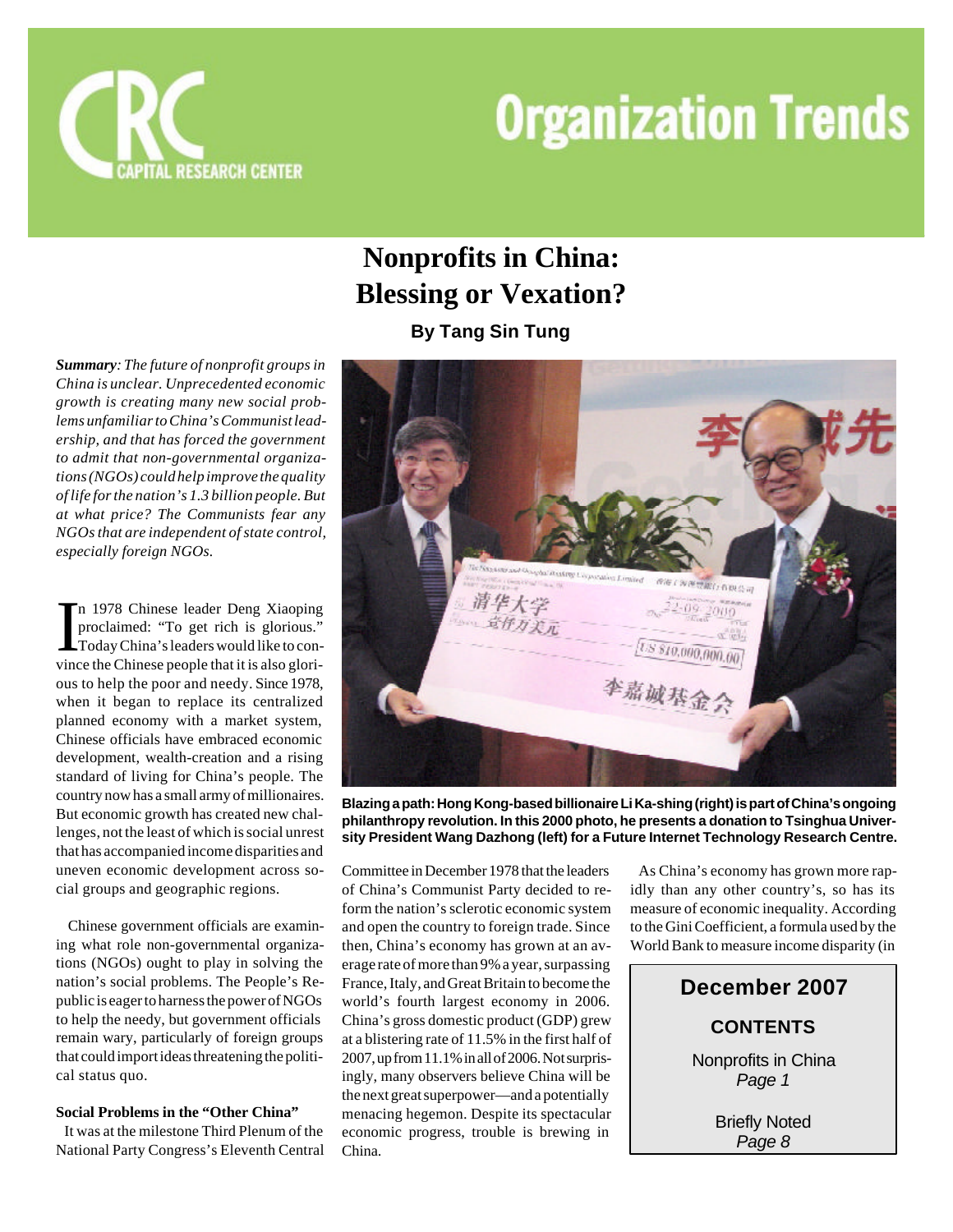which zero represents absolute equality and one represents absolute inequality in income distribution) China's degree of inequality has grown from an estimated 0.28 when the reform program began to 0.45 in 2005. A recent report in a weekly newspaper run by the China Youth Daily argues that the gap is widening and reached 0.50 in 2007. That means inequality in officially socialist China exceeds the inequality found in most capitalist countries, such as the United States and the United Kingdom. Many free market advocates note that income inequality is the price a country pays for economic growth, but the disparities in China are particularly severe and could lead to social turmoil and the threat of political unrest.

 The greatest gap is between China's urban and rural residents. Average per capita income in urban China, which includes big cities such as Shanghai, Beijing, and Shenzhen and major population centers in the thriving provinces along the eastern coast is U.S. \$1,033 a year. This urban China has a population of some 300 million people (23% of the total population), which is roughly the same as the population of the United States. But that leaves another one billion people (77% of the total population) in rural China, which Anne Thurston, an independent scholar and China specialist, calls the "other China." In this "other China," the average per capita

**Editor:** Matthew Vadum

**Publisher:** Terrence Scanlon

#### *Organization Trends*

is published by Capital Research Center, a non-partisan education and research organization, classified by the IRS as a 501(c)(3) public charity.

**Address:** 1513 16th Street, N.W. Washington, DC 20036-1480

**Phone:** (202) 483-6900 **Long-Distance:** (800) 459-3950

**E-mail Address:** mvadum@capitalresearch.org

**Web Site:** http://www.capitalresearch.org

*Organization Trends* welcomes letters to the editor.

**Reprints** are available for \$2.50 prepaid to Capital Research Center.

annual income is \$319 —less than the one U.S. dollar a day that the World Bank uses as the benchmark of poverty.

 This "other China" has many faces. Besides extremely low incomes, these regions are overcrowded, potable water is scarce, taxes are soaring, and officials are corrupt. In impoverished regions such as Yunnan,



**Liang Conjie and three of his fellow teachers founded China's first legal NGO, Friends of Nature, in 1994.**

Sichuan, and Guizhou, many parents cannot afford to send their children to school. The health system is crumbling, and most residents have difficulty gaining access to medical care. Catastrophic epidemics are growing commonplace. The World Health Organization (WHO) reported the deaths of 16 of 25 persons infected with avian flu, a number that fails to account for government under-reporting. A 2002 U.N. report said China was "now witnessing the unfolding of an HIV/ AIDS epidemic of proportions beyond belief...on the verge of a catastrophe that could result in unimaginable human suffering, economic loss, and social devastation." A 2005 report estimates the number of Chinese infected with HIV/AIDS at 650,000.

 Women and girls are particularly vulnerable to China's failings. The ratio of males to females continues to worsen under the government's policy of one-child per family, and the social preference for male births has led to an increased incidence of trafficking of women and girls. According to a report by the U.S. Department of State's Office to Monitor and Combat Trafficking in Persons, at least 10,000 to 20,000 victims, 90% of them women and children, are kidnapped in rural provinces and sold to buyers in China's prosperous east coast provinces for sexual exploitation and forced labor. According to WHO, the women of China make up some 20% of the world's female population but commit more than 56% of the world's female suicides. Most occur in rural China.

 Thurston's "other China" is no longer exclusively rural as huge numbers of Chinese migrate to cities in search of a better life. Every city in China is crowded with rural migrants living in substandard housing with minimal sanitation, isolated and ill-treated by the urban residents they serve. They perform *kuli* (an alternate spelling of "coolie," a pejorative term in the U.S.), the bitter labor of long hours and low wages. And the number of street children grows as poor parents send them away to fend for themselves.

 As China's urban population swells, private developers collude with government officials to seize land and houses in the name of progress. With little compensation for their occupants, homes are torn down to make way for new office and apartment buildings in the growing cities, while 70 million farmers have surrendered their land for development in rural areas. The Washington Post reported (December 8, 2005) that "authorities exercising the equivalent of eminent domain seized farmers' fields to build a winddriven electric generating plant on a hillside overlooking the village."

 The "other China" is not suffering in silence. China's Public Security Bureau, the country's police force, reported that there were some 87,000 public protests in 2005, ranging from sit-ins to riots. The government labels such events "mass incidents." Most are caused by local grievances, not by opposition to Communist Party rule.

**For frequent updates on environmental groups, nonprofits, foundations, and labor unions, check out the CRC-Greenwatch Blog at**

## **www.capitalresearch.org/blog**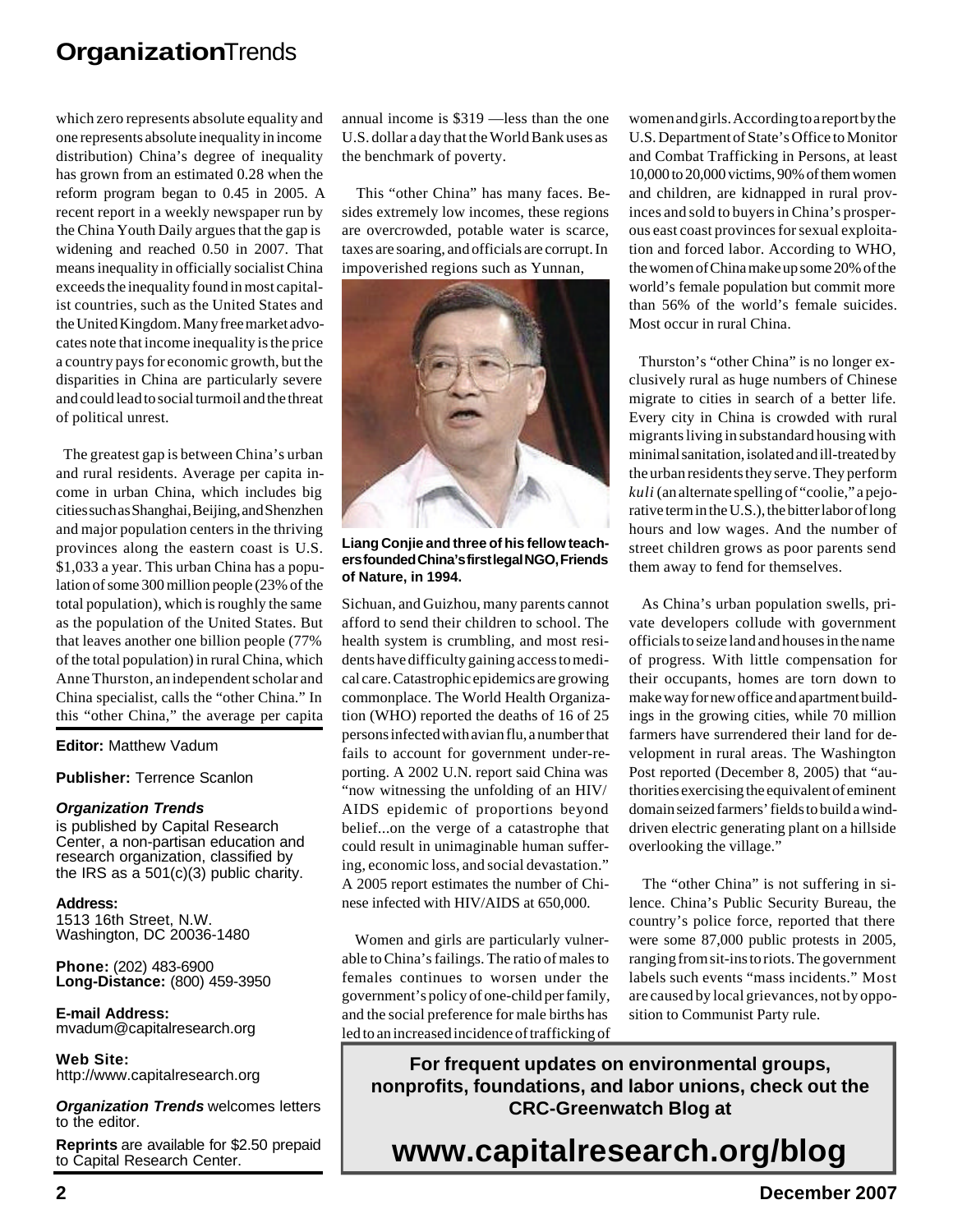

**Under past Chinese leaders, the Communist Party controlled that country's social institutions with an iron first. Pictured from left to right are the late Mao Zedong, the late Deng Xiaoping, and Jiang Zemin, who is shown being embraced by North Korea's Stalinist dictator Kim Jong-il.**

#### **Enter the NGOs**

 How will China solve this avalanche of problems? And is it possible for the Chinese people to create problem-solving organizations that are independent of the government and the Communist Party? There is no doubt that Chinese are establishing institutions of civil society separate from the apparatus of the state. But the bigger question is whether China's non-governmental organizations can flourish and remain independent of government control.

 China's first legal NGO was Friends of Nature, an environmental club established by Liang Conjie and three fellow teachers in 1994. Today there are hundreds of thousands of NGOs: The World Bank estimates between 300,000 and 700,000 NGOs in China are "delivering services from legal aid to environmental protection and at the villagelevel, building playgrounds for children and sharing technologies in smallholder agriculture."

 Of course, there were no NGOs in Maoist China, when state and society were one and the same. Even after 1978, during the eras of Deng Xiaoping and Jiang Zemin, the Communist Party maintained tight control over China's social institutions. If an activist were foolish enough to proclaim himself a "social entrepreneur," he would land in jail.

 But now as it confronts social problems of an unforeseen scale, China's government must find the creativity and resources to solve them or become a failed state. In 2001, China announced its 10th five-year plan and named rural reform as a major goal. The government has said it will abolish agricultural taxes on peasants, make education in rural areas free of charge, introduce a new system of health insurance, eliminate government corruption at the local level and emphasize rule of law. In 2005, it issued a white paper declaring democracy the common desire of the world's people and promising to improve "socialist democracy with Chinese characteristics."

 However, government cannot solve the social problems of one billion rural Chinese their persistent poverty, egregious local corruption, a troubled education system, a failing health delivery system, catastrophic epidemics, environmental disasters and growing social agitation. Even as its economy surges, China searches for something to replace the failings of government.

 Enter the NGOs. For 20 years foreign NGOs have played an important role in China. In 1988, the Ford Foundation reached a special agreement with the State Council to become the first international non-governmental organization to establish an office in Beijing. Ford has been China's largest foreign grantmaker, and through 2005 it had made

grants totaling some \$207 million in various fields, including legal system reform, reproductive health, environment, education and culture, international relations, civil society, and gender inequality. It has supported Chinese research centers; grassroots approaches to manage natural resources and alleviate poverty, especially in Southwest China; and government family planning and HIV/AIDS programs.

 Many smaller foreign NGOs have also opened programs in China. For instance, Adventist Development and Relief Agency China (ADRA), based originally in Michigan, piloted an energy-efficient housing project in 1998 that introduced the use of bales of straw as an insulation technology in rural areas of Inner Mongolia and northeast China. More than 600 houses and community buildings were built using straw bales faced with brick and tile. It is estimated that this technology cuts winter domestic heating needs by up to 70%.

 At the end of 2003, ADRA began a "sheep bank" project in Wengniute Banner of Chifeng City in Inner Mongolia. This threeyear project provides poor families with breeding stock flocks of sheep. And in 2004, ADRA undertook an exploratory mission to Yushu Prefecture in Qinghai, where it planned to establish medical assistance and social welfare projects.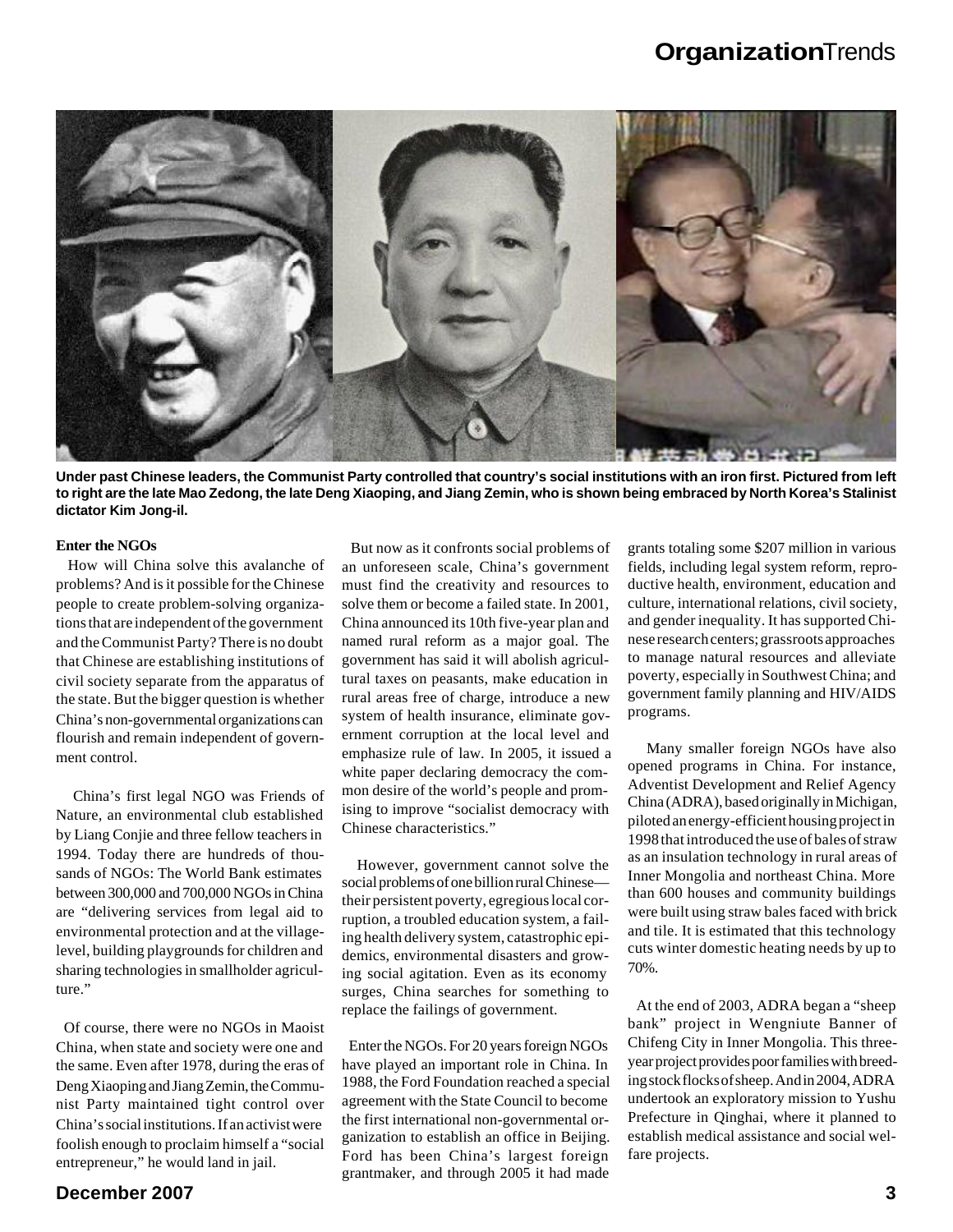It is increasingly clear that NGOs are essential to China's future. The Chinese government no longer pretends that it can solve its problems alone. A signed article in a recent issue of the Study Times, a leading Communist Party publication, highlighted what NGOs are doing for China, saying their overall influence was "good, positive and active." The article applauded foreign NGOs for bringing capital, experience and know-how to help develop the country and it praised NGOs for promoting the rule of law.

 "This is what is needed for China's development and progress," the article said.

 This stands in stark contrast to the Communist Party's position after the People's Republic was established in 1949 following a brutal and protracted civil war. In the nation created by Mao Zedong, who died in 1976, the state controlled all aspects of the people's welfare from cradle to grave. Private giving was a sign of bourgeois affluence and treated as an obstacle to a classless society. By contrast, the Chinese government today eagerly promotes private philanthropy and voluntarism to its wealthy citizens.

 In 2006, China began drafting its first-ever charity law. The Ministry of Civil Affairs partnered with the University of British

Columbia's School of Social Work and Family Studies to launch a multi-year project to study charity systems and decide what might work in China. "They're trying to draft a law that reflects Chinese reality but also looks like the international standard," said Blake



**Consultant Blake Bromley**

Bromley, a Vancouver, Canada-based charitable consultant involved with the project.

 Earlier, the government had established a rudimentary regulatory regime for charities. The Chronicle of Philanthropy reported (September 20, 2007) that officials have directed Chinese foundations to give away at least 8% of their assets every year (more than the 5% level legally required of U.S. foundations).



#### **GOOD DEEDS, SQUANDERED LEGACIES**

A cautionary tale first published in 1994, this third edition by Martin Morse Wooster testifies to the continuing importance of the issue of donor intent. It contains new material focused on the ongoing *Robertson Foundation v. Princeton University* case and an update on the tragic battle over the Barnes Foundation. An Executive Summary is also included.

Wooster, senior fellow at Capital Research Center, tells a cautionary tale of what has gone wrong with many of this country's preeminent foundations. But he also shows that other foundations, such as those established by Lynde and Harry Bradley, James Duke, and Conrad Hilton, safeguard their founders' values and honor their intentions.

Additional conditions must be met before a "nonprofit public-welfare social association" can receive tax-deductible gifts. Most importantly, the Ministry of Civil Affairs will not register a nonprofit organization unless it is sponsored by a government agency.

 "You need to find a supervisor first, before you can register. But many government organizations will refuse to supervise you," says Yiyi Lu, a researcher at the London-based Royal Institute of International Affairs.

 By 2008, the Ministry of Civil Affairs plans to have drafted a law that it says will make philanthropy simple and transparent, legalize qualified charitable organizations, and make access to charities easy — all in the hope that the millions of citizens in the "other China" will receive the help they need.

 So it appears that the question is no longer whether social enterprises and NGOs will be allowed to survive in China, but how far can they go?

 One homegrown philanthropist isn't waiting to find out. The ninth-wealthiest man in the world, Hong Kong-based billionaire Li Ka-shing, who founded his own charity in 1980, told the Chronicle that he intends to divide his estimated \$23 billion between his foundation and his two sons. In 2005, the 79 year old told his family about his "third son," by which he meant his charity. "This brother will never give you any trouble; he will only bring you good things, but you will have to be as dedicated to the brother as I am."

 To date, Li, who heads the Cheung Kong Group, has given more than \$1 billion to charitable projects, including creating a university in rural China. Darwin Chen, vice chairman of the Asia Pacific Philanthropy Consortium, commends Li for blazing a path. "He is one of our first philanthropists in a big way, and other tycoons have followed him."

#### **The Chinese Government's Dilemma**

 While NGOs are playing a "good, positive and active" role in helping the country tackle its pressing problems, many are thorns in the side of the Chinese government: They challenge its legitimacy. They demand that officials abide by the law. They advise citizens on their legal rights. They demand greater transparency and accountability from the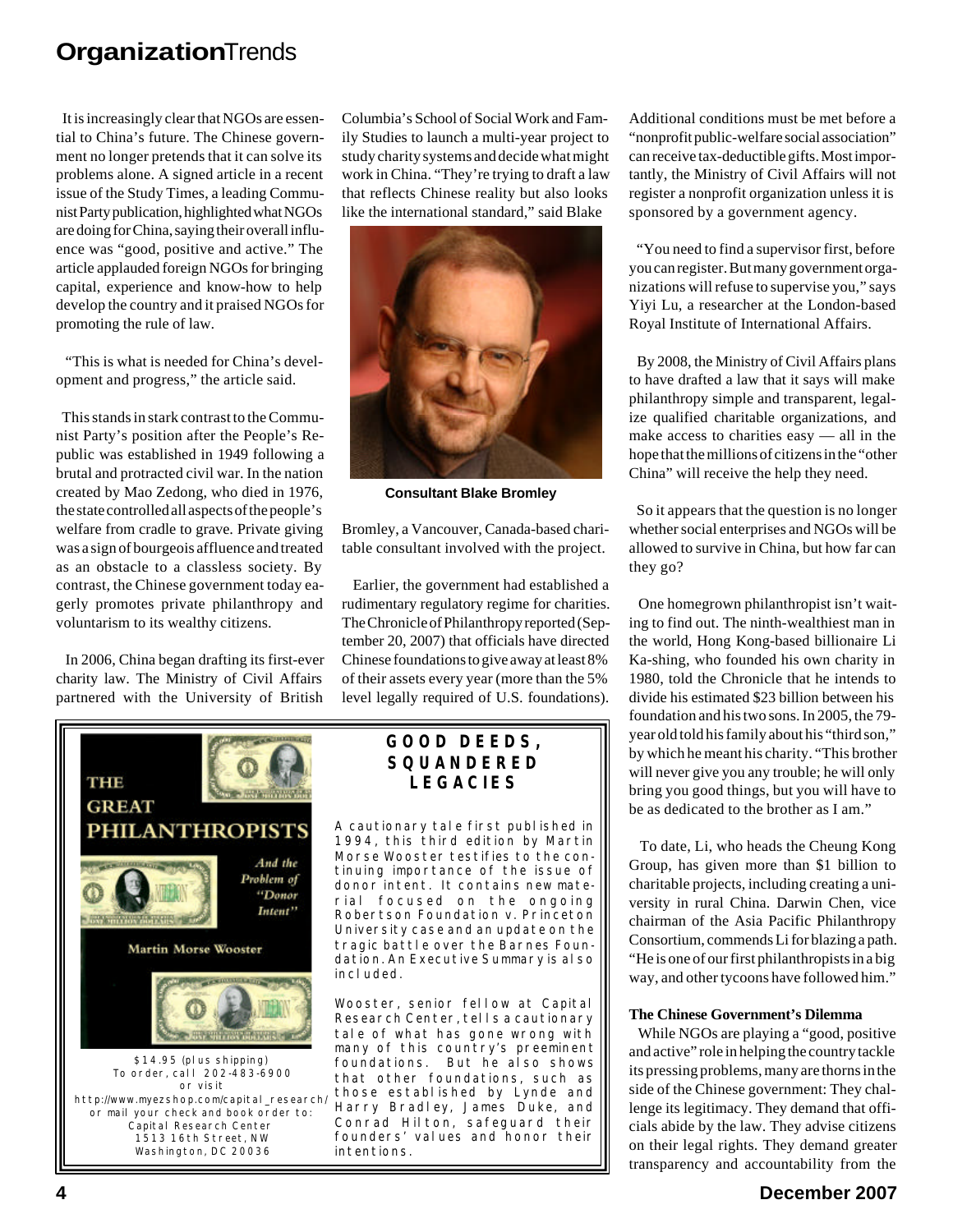Chinese government. The role of NGOs is particularly dicey at the local level, where most poor Chinese assume that officials are corrupt and uninterested in their needs. Because trust in local government is so low, many Chinese consider NGOs their representatives and champions of the disadvantaged, offering an alternative model to the People's Republic of what good leaders can be.

 Increasingly, NGOs are acting in concert, crossing barriers that have been difficult to breach. Groups with common goals are coming together to petition government offices and agencies, and this presents China's leaders with a conundrum: NGOs are both the potential solution to social problems and potential contributors to social unrest. Because they seem able to deal with many problems government cannot solve alone, NGOs reduce the sources of social unrest. But to the extent that those problems are systemic, NGOs necessarily come into conflict with China's local and central governments.

 For instance, in August 2005, 61 NGOs and 99 individuals signed a letter requesting that the Chinese government follow its own laws by releasing its studies on the environmental impact of the proposed Nujiang River dam. The proposed dam would be massive, and many were worried about its technical feasibility, its effects on the environment, and its impact on the lives of the ethnic minorities who live there.

 Angering local officials can be costly. In 2004 the Chinese nonprofit environmentalist group Green Watershed did succeed in convincing Premier Wen Jiabao to block the government-run China Huadian Corp. from building hydroelectric stations on the Nujiang River. But the group then had its operating license yanked and founder Yu Xiaogang had his personal freedoms curtailed.

 "One deputy governor of Yunnan Province said in a very public occasion that Green Watershed...had damaged Yunnan's hydropower development plan, and therefore damaged the economic development of the entire province," said Yu. The group was spied on, harassed, and its license revoked, he said. "We've been operating as an unqualified organization for some time, as of a couple of years ago, the government said we were

unqualified."

 Yu said he has been banned from traveling abroad and within the country. "I can't go to the places that would become reservoirs and I can't get in touch with people living in that region – the government forbids us to do that," he said. (Agence France-Presse, March 17, 2006)



**Darwin Chen, vice chairman of the Asia Pacific Philanthropy Consortium**

 Nonprofits in China are bound to be drawn into the growing popular protests against official malfeasance and government land grabs. In 2005 police opened fire on a crowd of protesters in Dongzhou village, leaving about 20 people dead. Villagers had spent months protesting construction of a wind power plant. And 30 people signed protest letters over events in Taishi village where in 2005 activists were arrested and badly beaten when they protested arbitrary actions by local government officials.

 International NGOs can't help but take notice as news reports of public protests like these spread across cyberspace, and as these NGOs become involved this presents a further complication. Among the hundreds of thousands of NGOs in China today, more than 10,000 are international NGOs. They

work on poverty issues, education, health and HIV/AIDS, the environment, and on legal reforms in such areas as administrative law and legal aid for the poor. China has developed the foundation for a modern legal system, particularly in commercial law protecting investments and facilitating trade, but Western legal experts shake their heads at China's faulty attempts to write into law protections for human rights and rights to private property.

 Many local nonprofits rely heavily on international financial support and cannot function without it. As foreign NGOs work more closely or in partnership with China's homegrown NGOs, this is sure to make the Chinese government increasingly uncomfortable.

 Consider, for example, the recent democratic "color revolutions" — so-called because of the color and flower symbols adopted by protesters. In central Asia there was the 2003 "Rose Revolution" in Georgia, the 2004 "Orange Revolution" in Ukraine and the 2005 "Lemon Revolution" in Kyrgyzstan. The fall of these post-Soviet authoritarian regimes is raising an uncomfortable specter in the minds of Chinese officials—the specter of Chinese popular uprisings. According to the Hong Kong-based Open Magazine, Chinese President Hu Jintao approved a report in 2005 called *Fighting the People's War Without Gunsmoke*. It outlined a series of "counterrevolution" measures that the government could take to prevent a potential Chinese "color revolution."

 NGOs have borne the brunt of the central government's preparations for a crackdown. According to the YaleGlobal Online Magazine, China has sent intelligence experts from its social science academies to Uzbekistan, Kyrgyzstan, Ukraine, Belarus, and Georgia to study the processes of political change, and especially the role NGOs play in it. Influenced by Russian arguments, China believes that international NGOs have acted as the covert "black hands" of the U.S. government in the "color revolutions" in Central Asia.

 On April 26, 2005, The People's Daily, a Chinese newspaper regarded as the government's mouthpiece, published an article titled "Is it American democracy or American arbitrariness?" The article argued that Washington's "behind the scenes ma-

#### **December 2007 5**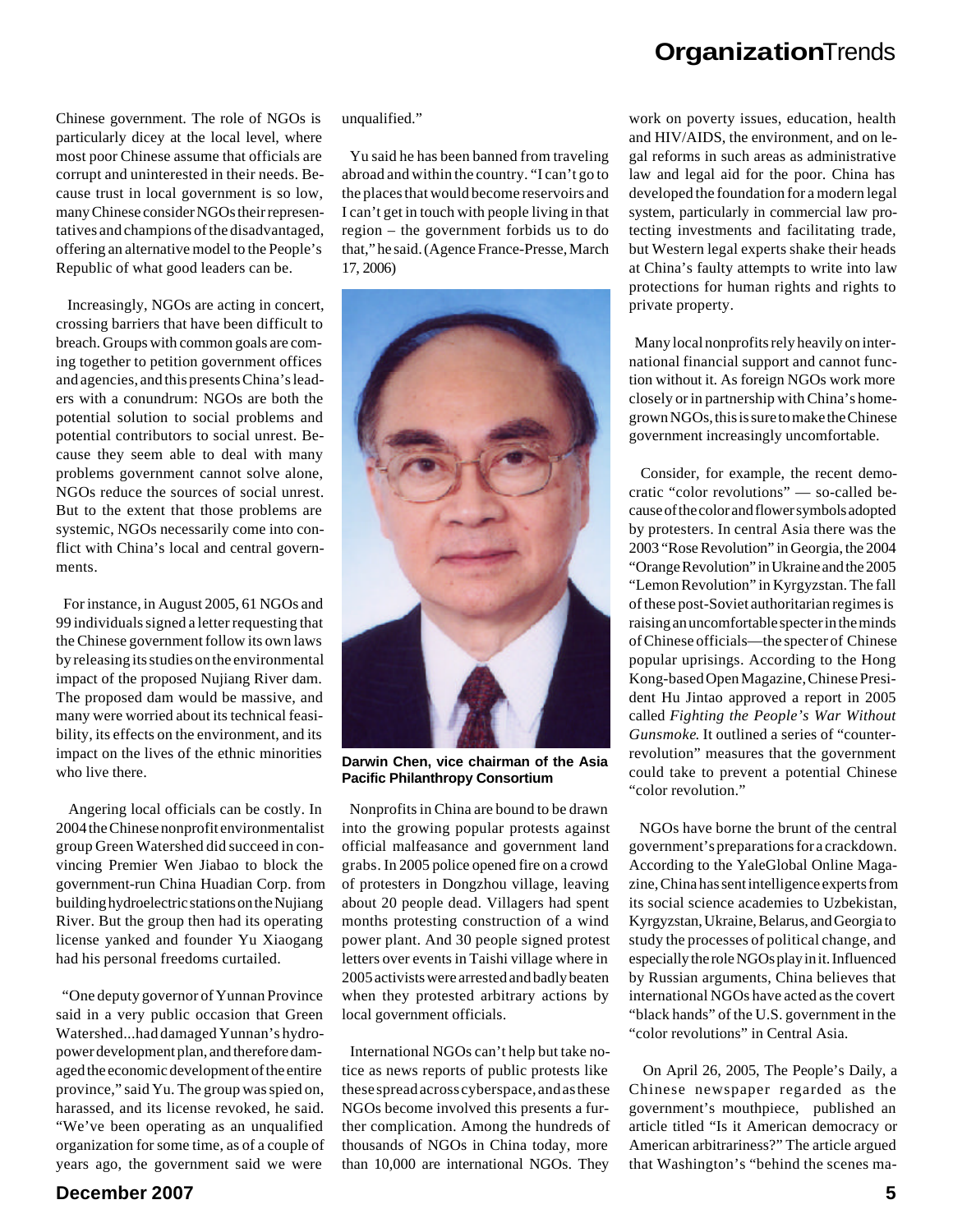nipulation" was "indispensable" in bringing down these governments and that America's aim was not to export American democracy, but to contain Russia.

 Similarly, a 2005 biweekly journal produced by the Propaganda Department of the Central Committee of the Communist Party of China contained an article that referred to the U.S. government's "\$1 billion annual budget for global democratization." It identified the International Republican Institute, the National Endowment for Democracy, the U.S. Institute of Peace, and the Open Society Institute (the grantmaker founded by George Soros) as organizations that "brainwash" local people and train political oppositions. Acting on this concern, China's Ministry of Foreign Affairs established a special unit, known as the Foreign NGOs Management Office, within the Department of International Organizations and Conferences, to review the activities of all foreign NGOs in China.

 The government's investigation lasted several months from late 2005 to 2006, during which senior managers of prominent international NGOs in China were invited for "pri-



**Capital Research Center's next online radio shows air live on November 20, 3:05 p.m. December 18, 3:05 p.m. January 15, 3:05 p.m. (Eastern time) at** *http://www.rightalk.com*

**(replays follow at 5 minutes past the hour for the following 23 hours)**

vate talks" with authorities. Plainclothes security officers appeared at NGO offices in an effort to ferret out information on foreign staff and organizations. Environmentalist groups appeared to be singled out for intensive surveillance, most likely because they have provoked spirited public debates on such issues as the dam projects, which have



**Yiyi Lu, a researcher at the Londonbased Royal Institute of International Affairs**

 led to much social unrest. Only about 10% of environmentalist groups in China are registered with the Chinese government.

 The government investigation of international NGOs is ensnaring the local nonprofits that partner with them. Says Nick Young of the China Development Brief, a China-based nonprofit publication, "They're not just talking to NGOs, but also the partners of these organizations, and people who staffed them in the past." (YaleGlobal Online Magazine).

 So far no arrests or detentions of international NGO staff are known to have taken place, but the investigations have cast a pall on many organizations working in China. "They know a lot about these individuals, their backgrounds and families," Young says. "It makes you think they know everything and you better confess. But there's nothing to confess."

 Besides the investigations, the Chinese government is carrying out other measures to restrain NGOs. According to a Financial Times report in November 2005, domestic media were ordered not to report on a visit by George Soros to China in October of that

year. Chinese reporters have said government propaganda officials banned the broadcast of television interviews with Soros and ordered newspapers to ignore his trip. The hedge-fund billionaire's Open Society Institute and its affiliates have made scores of grants to NGOs, especially in eastern Europe and central Asia, and some authorities there accuse Soros of meddling in their affairs and giving support to the color revolutions.

 Chinese officials have also begun to raise obstacles to an eight-year effort by the European Union (EU) to promote human rights by giving cash grants to Chinese NGOs. EU officials say they previously identified their grant recipients to Chinese officials who raised few objections. But during an EU-China human rights dialogue in October 2005, the Chinese government objected to almost every proposed grant, the Financial Times report said, quoting an unnamed Chinese official.

#### **Conclusion**

 It is difficult to exaggerate just how important NGOs are to China's future. Besides helping the country solve its many social problems, NGOs are helping China develop a civil society. If China is to become more open and democratic, then civil society is essential. Besides government and business, there must be what is variously known as a "third sector," an "independent sector," or a "nonprofit sector" to give voice to all parts of society and enrich public participation in democracy.

 The Chinese government likes to say that there is no great conflict between its goals and the goals of the international NGOs working in China. But it faces the dilemma of wanting to generate more domestic NGOs while fearing the activities they could stir up, and so it alternates between supporting and discouraging their development. The People's Republic says it wants democracy internally generated, not externally imposed. But the national policies it articulates are not executed at the local level, where there is massive corruption. Most NGOs in China are working at the grassroots level. So it comes as no surprise that NGOs representing the disaffected find themselves in conflict with local authorities. Indeed, NGOs want to be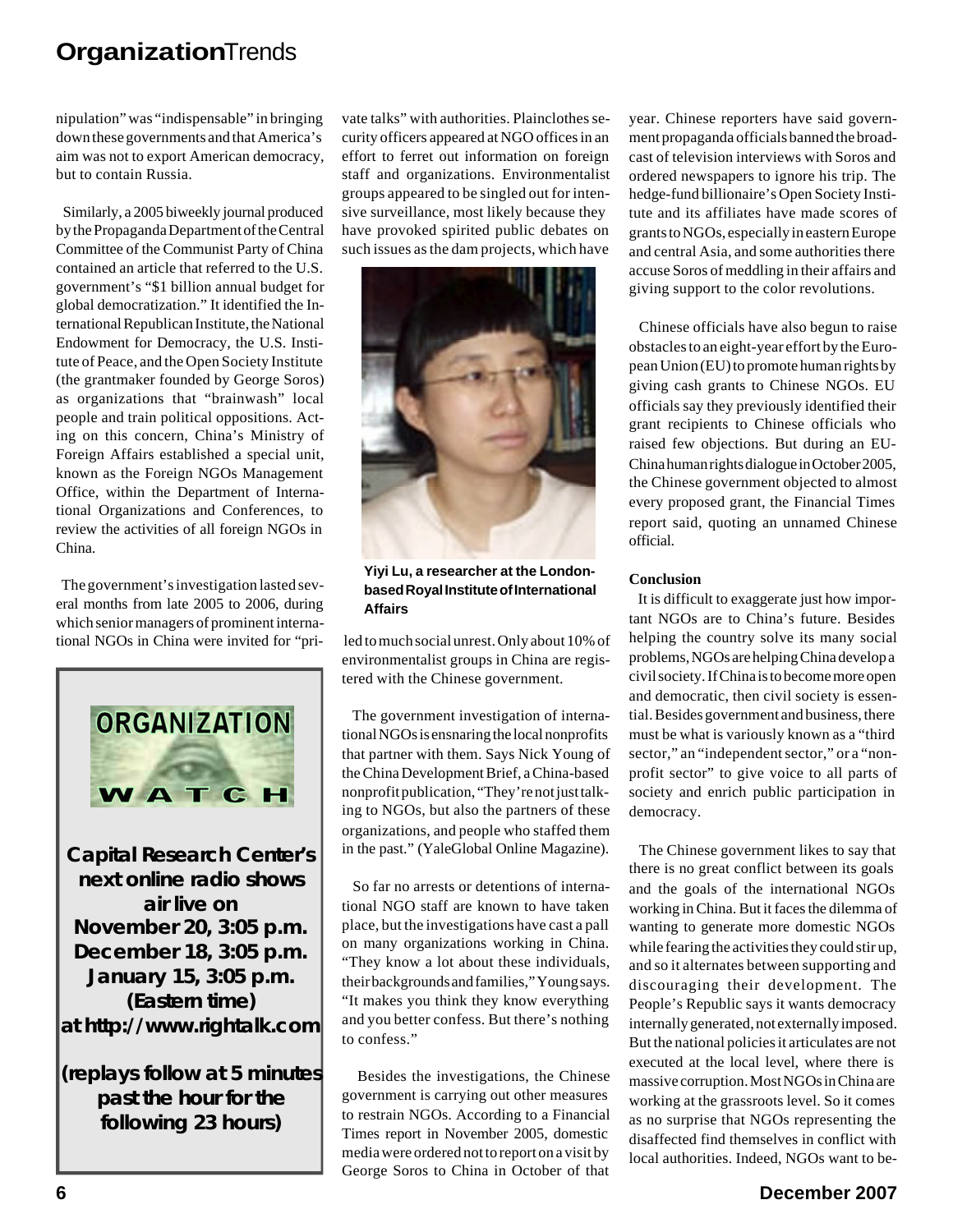lieve they are more dedicated to the central government's goals than are local governments.

*Tang Sin Tung (Rachel) is currently an undergraduate student, majoring in journalism and finance at the University of Hong Kong. In Hong Kong, she was an intern reporter at the business news channel NowTV and Cup Magazine. She was an intern at Capital Research Center in 2007 under the auspices of The Fund for American Studies.*

*OT*

**Please remember Capital Research Center in your will and estate planning. Thank you for your support.**

> Terrence Scanlon President

#### **An Important Reminder for CRC Supporters 70½ Years of Age or Older**

The Pension Protection Act of 2006 permits taxpayers to directly contribute funds from their Individual Retirement Accounts (IRA) to a 501(c)(3) nonprofit organization. Specifically, this law lets you transfer funds from your IRA to a qualified charity without paying tax. Under the previous law you had to report as taxable income any amount taken from your IRA. Any tax deduction you took for charitable contributions was limited to 50% of your adjusted gross income. By contrast, the law now allows IRA gifts without these tax complications. You may take advantage of this law if:

**\***You have attained the age of 70½ on the date of transfer.

- **\***You own a traditional IRA or Roth IRA.
- **\***You transfer no more than \$100,000.
- **\***Your transfer is an outright gift.

**\***Your transfer is made directly from the plan administrator to the charity.

The law does not apply to gifts from 401(k), 403(b), defined benefit, profit-sharing, Keogh, and employer-sponsored SEP accounts.

This option is only available for gifts made on or before December 31, 2007. Capital Research Center does not offer legal or taxplanning advice. Contact your investment professional for additional information.



#### *MUST READING* **from Capital Research Center...**

Today's environmental activists are well-established Washington insiders determined to impose their ideals on the rest of us. In this groundbreaking new book, Bonner R. Cohen, a longtime observer of green do-gooders, traces the rise of environmentalism in America, a movement so thoroughly ingrained in DC culture that the install ation of one of its own as Treasury Secretary was barely noticed. Cohen describes how activists created an ideology that now dominates public debate, along with a movement of nonprofit groups that is wellorganized and well-funded.

> *\$14.95 (plus shipping) To order, call* 202-483-6900 or visit http://www.myezshop.com/capital\_research/ *or mail your check and book order to:*

Capital Research Center, 1513 16th Street, NW Washington, DC 20036